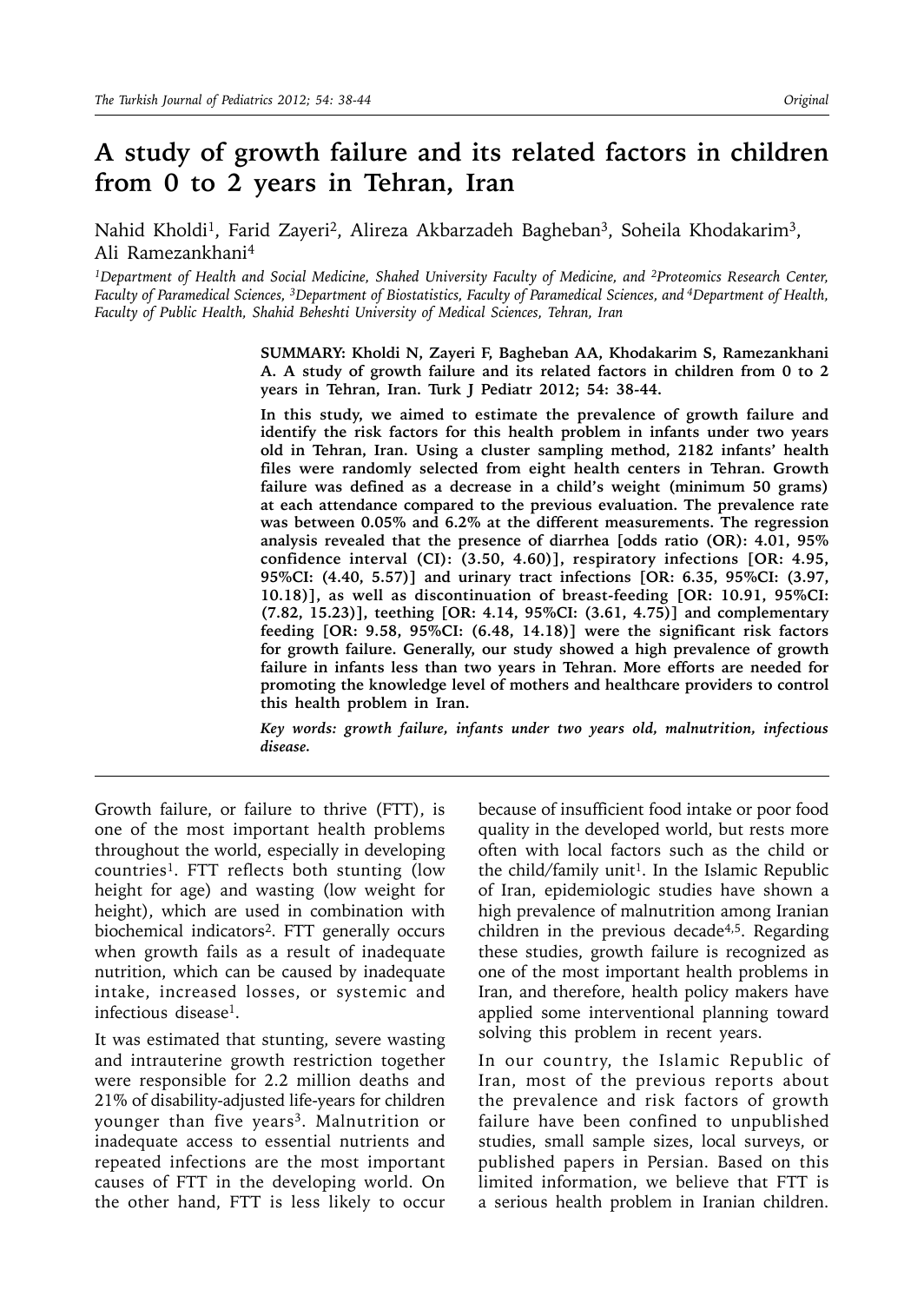|          |                       | 1 OIIILU          |          |                                   |
|----------|-----------------------|-------------------|----------|-----------------------------------|
| Time     | Respiratory infection | Urinary infection | Diarrhea | Discontinuation of breast-feeding |
| Month 1  | 107(4.9)              | 1(0.05)           | 72(3.3)  | 0(0.0)                            |
| Month 2  | 0(0.0)                | 0(0.0)            | 1(0.0)   | 0(0.0)                            |
| Month 3  | 5(0.2)                | 0(0.0)            | 1(0.0)   | 2(0.7)                            |
| Month 4  | 9(0.4)                | 0(0.0)            | 7(0.3)   | 1(0.3)                            |
| Month 5  | 14(0.6)               | 0(0.0)            | 9(0.4)   | 0(0.0)                            |
| Month 6  | 19(0.9)               | 1(0.05)           | 14(0.6)  | 2(0.7)                            |
| Month 7  | 22(1.0)               | 0(0.0)            | 20(0.9)  | 0(0.0)                            |
| Month 8  | 29(1.3)               | 1(0.05)           | 33(1.5)  | 1(0.3)                            |
| Month 9  | 39(1.8)               | 2(0.1)            | 16(0.7)  | 0(0.0)                            |
| Month 10 | 57(2.6)               | 7(0.3)            | 45(2.1)  | 1(0.3)                            |
| Month 11 | 44(2.0)               | 9(0.4)            | 31(1.4)  | 0(0.0)                            |
| Month 12 | 62(2.8)               | 4(0.2)            | 31(1.4)  | 1(0.3)                            |
| Month 15 | 43(2.0)               | 2(0.1)            | 31(1.4)  | 3(0.9)                            |
| Month 17 | 22(1.0)               | 5(0.2)            | 33(1.5)  | 4(1.2)                            |
| Month 19 | 31(1.4)               | 3(01)             | 22(1.0)  | 13(3.9)                           |
| Month 21 | 25(1.1)               | 1(0.05)           | 18(0.8)  | 22(7.0)                           |
| Month 23 | 24(1.1)               | 1(0.05)           | 19(0.9)  | 19(6.0)                           |

**Table I.** Frequency Distribution of Risk Indicators for Growth Failure at Different Measurement Time Points

\* No. (%)

We therefore decided to design a longitudinal survey in order to estimate the prevalence rate of growth failure in children under two years old at different time points and to determine some of the most important risk indicators for this problem.

### **Material and Methods**

### *Study Sample and Sampling Technique*

The research was carried out as a longitudinal study in health centers of Tehran from February to July 2007. The study sample was selected using a single-stage cluster sampling technique. In the first stage, eight health centers were randomly selected from 64 health centers of Shahid Beheshti University of Medical Sciences in Tehran. In the next step, the health files of all the two-year-old children in these eight centers were gathered. The inclusion criteria were term labor, uniparous labor, no genetic or congenital disease, and timely presentation to the health center for growth monitoring. After a preliminary assessment, a total of 2,182 files were included in the study. The required information in these health files was recorded every month in the first year and every other month in the second year for each child (a total of 1 measurement).

#### *Assessing Growth Failure and Related Factors*

Sociodemographic characteristics including parental education and employment and maternal age at childbirth were recorded. In addition, information about breast-feeding two hours after birth, discontinuation of breast-feeding, regular reference to the health center, parity, and time of initiation of complementary food, vitamins A and D and iron was gathered. We also recorded information about the incidence of diarrhea, fever, respiratory infections, and urinary tract infections for each infant.

For children who had regular reference to the selected health centers, growth failure was defined as a weight decrease (minimum 50 grams) at each attendance compared to the



**Figure 1.** Growth failure trend.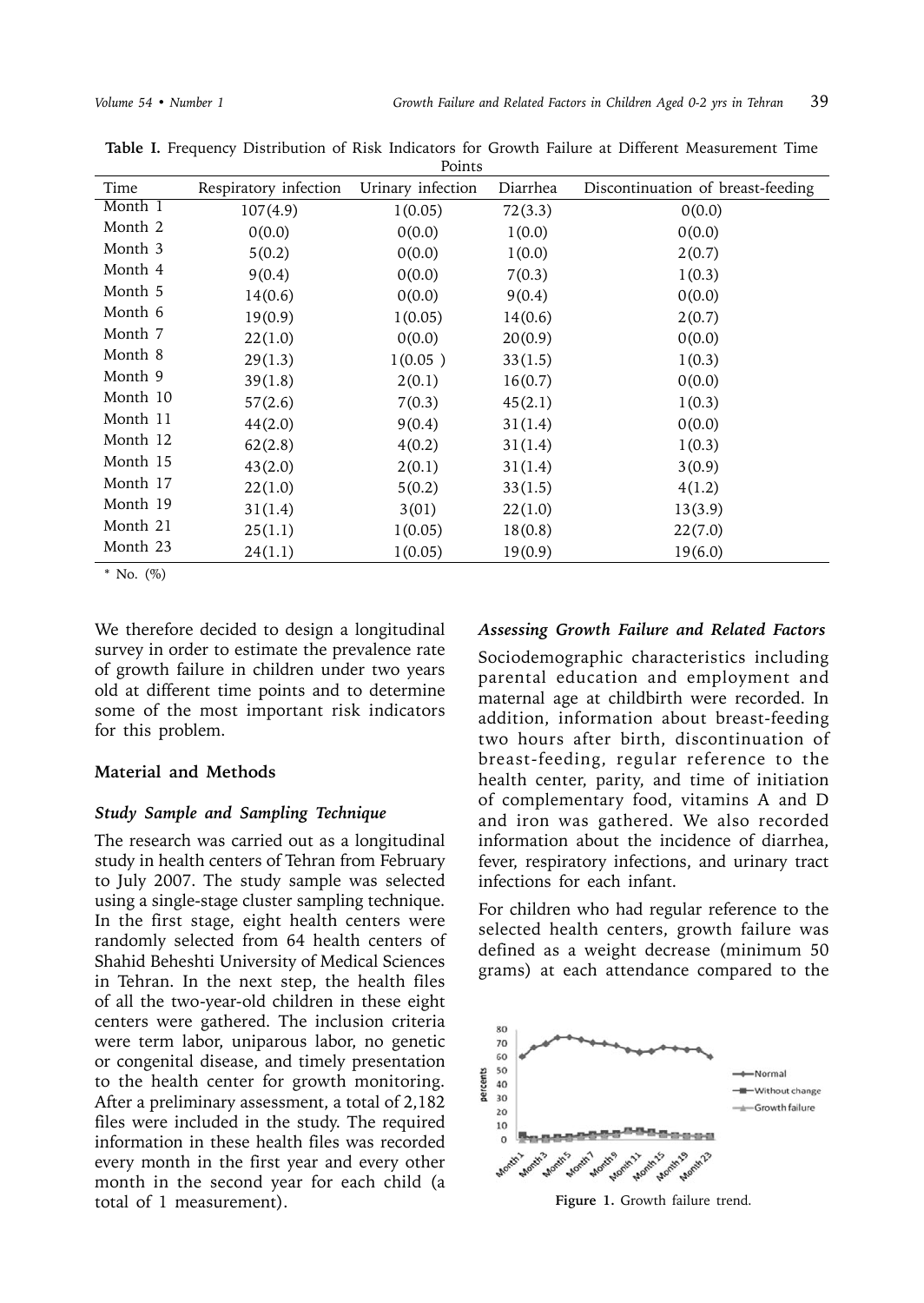previous evaluation<sup>6</sup>. Regarding this definition, the outcome variable for each child at each time of measurement (growth status) was considered on an ordinal scale with these categories: 0=normal growth, 1=without change and 2=growth failure.

### **Statistical Analysis**

For describing the quantitative variables, values were reported as mean+SD. In addition, to describe the prevalence of growth failure and its risk factors, which were repeatedly registered during the two years after birth, we presented their frequency and percent at the different time points under study. For analytic purposes, because of the longitudinal and ordinal nature of the response variable (status of growth at different times of measurement: 0=normal growth, 1=without change, 2=growth failure), we used a marginal modeling approach (the proportional odds regression model) as well as the Generalized Estimating Equations (GEE) methodology7,8. Statistical analysis was performed using the Statistical Package for the Social Sciences (SPSS) software, version 16.0. A p-value less than 0.05 was considered statistically significant.

## **Results**

The study sample consisted of 2182 children

below the age of two years. Among them, 1167 (53.5%) were female and 1015 (46.5%) were male. The mean±SD birth weight for these children was  $3200.94 \pm 9.78$  kg. The mean, median and mode of parity for these children were 1.47, 1.0 and 1.0, respectively (range: 1-6). The age of mothers at childbirth (mean $\pm$ SD) was 27.27 $\pm$ 5.27 years. Among the mothers, 53 (2.4%) were illiterate, 453 (20.8%) had an academic education and 1608 (73.7%) were homemakers. In addition, 18 fathers (1.0%) were illiterate and 532 (24.4%) had an academic education.

As mentioned before, we registered the potential risk indicators for growth failure, such as respiratory and urinary infections, fever, diarrhea, and discontinuation of breast-feeding, repeatedly at 17 time points. Table I shows the frequency distribution of these factors at the different times of measurement.

Table II shows the frequency distribution of growth status of the children under study at the different time points. As can be seen, the rate of growth failure shows an increasing trend before one year (with a peak at month 11) and a decrease after this age. Figure 1 displays the growth status trend in these children.

In the next step, to assess the univariate effect of different risk indicators on growth failure, we used a proportional odds regression model

| Time     | Normal         | Without change | Growth failure |
|----------|----------------|----------------|----------------|
| Month 1  | $1466(67.2)^*$ | 2(0.1)         | 1(0.05)        |
| Month 2  | 1522(69.8)     | 19(0.9)        | 3(0.1)         |
| Month 3  | 1621(74.3)     | 28(1.3)        | 15(0.7)        |
| Month 4  | 1627(74.6)     | 42(1.9)        | 20(0.9)        |
| Month 5  | 1587(72.7)     | 67(3.1)        | 41(1.9)        |
| Month 6  | 1540(70.6)     | 83(3.8)        | 60(2.7)        |
| Month 7  | 1527(70.0)     | 93(4.3)        | 65(3.0)        |
| Month 8  | 1496(68.6)     | 93(4.3)        | 75(3.4)        |
| Month 9  | 1420(65.1)     | 138(6.3)       | 136(6.2)       |
| Month 10 | 1385(63.5)     | 136(6.2)       | 124(5.7)       |
| Month 11 | 1402(64.3)     | 118(5.4)       | 109(5.0)       |
| Month 12 | 1467(67.2)     | 95 (4.4)       | 78(3.6)        |
| Month 15 | 1449(66.4)     | 68(3.1)        | 67(3.1)        |
| Month 17 | 1427(65.4)     | 56(2.6)        | 59(2.7)        |
| Month 19 | 1429(65.5)     | 49(2.2)        | 59(2.7)        |
| Month 21 | 1314(60.2)     | 54(2.5)        | 61(2.8)        |
| Month 23 | 1286(58.9)     | 40(1.8)        | 43(2.0)        |
|          |                |                |                |

**Table II.** Frequency Distribution of Growth Status of the Children at Different Measurement Time Points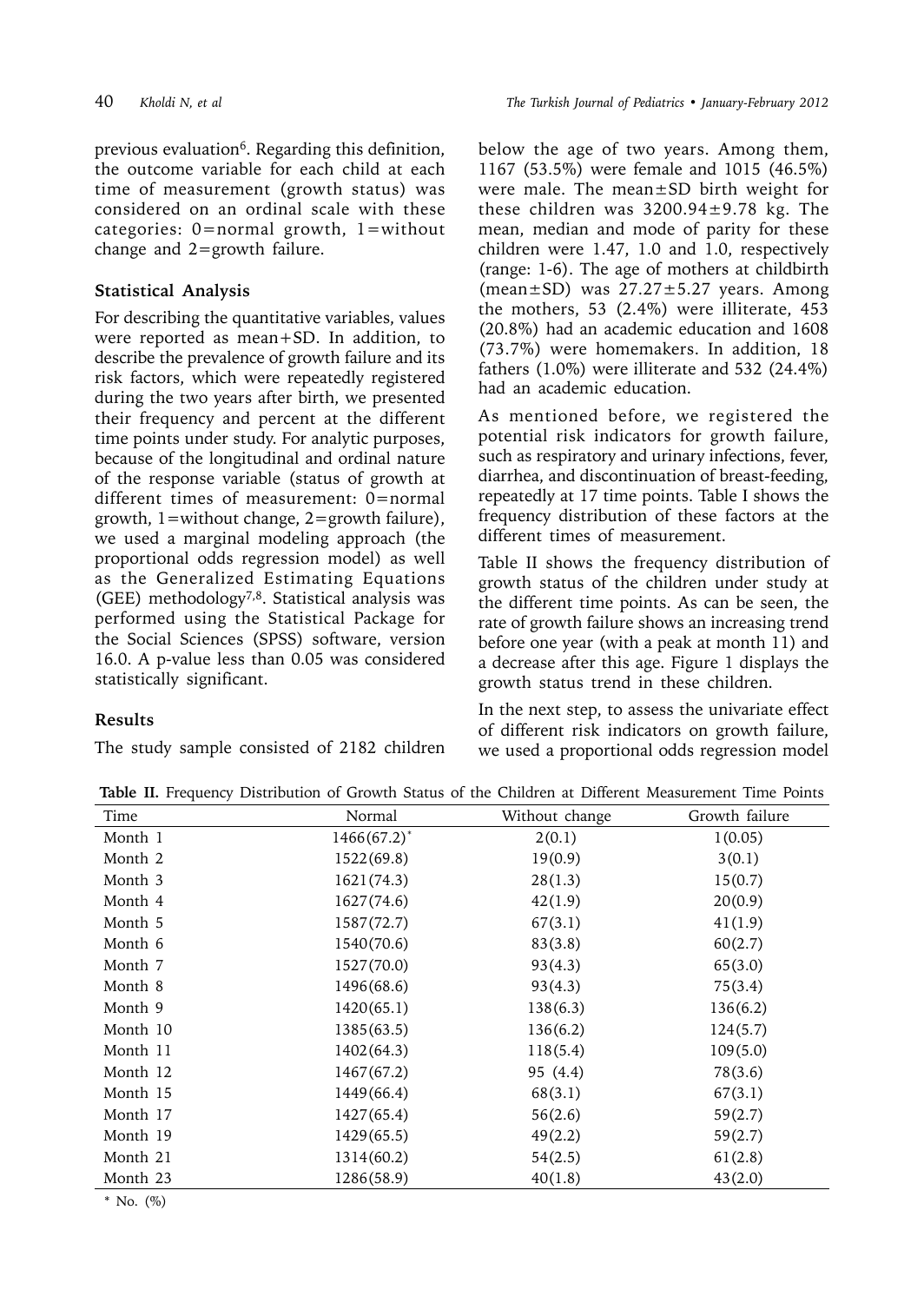| Variable                              | Category             | Estimate*          | $SE^{**}$          | $\mathbf{P}$ | <b>OR</b> | OR (95%CI)   |  |  |
|---------------------------------------|----------------------|--------------------|--------------------|--------------|-----------|--------------|--|--|
| <b>Sex</b>                            | Female               | 0.06               | 0.02               | < 0.001      | 1.06      | (1.02, 1.10) |  |  |
|                                       | Male                 |                    | Reference category |              |           |              |  |  |
| Parity                                |                      | 0.02               | 0.01               | 0.09         | 1.02      | (1.00, 1.04) |  |  |
| Mother's education                    | Illiterate           | $-0.09$            | 0.06               | 0.13         | 0.91      | (0.81, 1.03) |  |  |
|                                       | Non-                 | 0.06               | 0.02               | 0.02         | 1.06      |              |  |  |
|                                       | Academic<br>Academic | Reference category |                    |              |           |              |  |  |
| Mother's job                          | Homemaker            | 0.24               | 0.02               | < 0.001      | 1.00      | (1.02, 1.10) |  |  |
|                                       | Employee             | Reference category |                    |              |           |              |  |  |
| Father's job                          | Unemployed           | 0.17               | 0.04               | < 0.001      | 1.20      | (1.22, 1.32) |  |  |
|                                       | Employee             | Reference category |                    |              |           |              |  |  |
| Time of initiation of vitamin A and D |                      | 0.03               | 0.01               | < 0.001      | 1.03      | (1.10, 1.28) |  |  |
| Time of initiation of iron            |                      | 0.01               | 0.01               | 0.14         | 1.01      | (0.99, 1.03) |  |  |
| Time of initiation of complementary   |                      | 0.02               | 0.01               | 0.11         | 1.02      | (1.01, 1.05) |  |  |
| foods<br>Diarrhea                     | Presence             | 1.29               | 0.05               | < 0.001      | 3.65      | (1.00, 1.04) |  |  |
|                                       | Absence              | Reference category |                    |              |           |              |  |  |
| Urinary tract infections              | Presence             | 1.53               | 0.23               | < 0.001      | 4.64      | (3.29, 7.24) |  |  |
|                                       | Absence              | Reference category |                    |              |           |              |  |  |
| Respiratory infections                | Presence             | 1.48               | 0.05               | < 0.001      | 4.38      | (3.98, 4.84) |  |  |
|                                       | Absence              | Reference category |                    |              |           |              |  |  |
| Fever                                 | Presence             | 1.16               | 0.39               | < 0.001      | 3.21      | (1.48, 6.85) |  |  |
|                                       | Absence              | Reference category |                    |              |           |              |  |  |
| Discontinuation of breast-feeding     | Yes                  | 1.56               | 0.04               | < 0.001      | 4.81      | (4.40, 5.15) |  |  |
|                                       | N <sub>o</sub>       | Reference category |                    |              |           |              |  |  |
| Teething                              | Yes                  | 1.35               | 0.05               | < 0.001      | 3.85      | (3.50, 4.25) |  |  |
| N <sub>o</sub>                        |                      | Reference category |                    |              |           |              |  |  |
| Complementary feeding                 | Yes                  | 1.94               | 0.15               | < 0.001      | 6.98      | (5.19, 9.34) |  |  |
|                                       | N <sub>o</sub>       | Reference category |                    |              |           |              |  |  |

**Table III.** Regression Results for the Univariate Relationship between Risk Indicators and Growth Failure

\* Estimate of the model parameter \*\* Standard error of the estimate

OR: Odds ratio. CI: Confidence interval.

and estimated the regression parameters using GEE analysis. To shorten the results, we only reported the obtained findings for the variables with p values less than 0.2 (Table III). Regarding these univariate findings, we can conclude that the child's sex, the mother's educational level and employment, discontinuation of breast-feeding, initiation of complementary food, and presence of diarrhea, urinary infection, respiratory infection, and fever were significantly related with growth failure (p<0.001 for all). The interpretation of these results may be more comprehensible in terms of odds ratios (ORs). For instance, the OR of 3.65 for the presence of diarrhea

tells us that the odds of growth failure for the children with diarrhea was 3.65 times the same odds for the infants without diarrhea during this two-year period.

In the final step of data analysis, to assess the concurrent impact of different risk indicators on the growth status of children, we fitted a multiple proportional odds regression model to the data. In this process, we first included all the explanatory variables in Table III in a model and determined the significant factors. Then, the final model was fitted to the growth failure data with these significant factors. Table IV shows the obtained results for the final multiple proportional odds regression model. The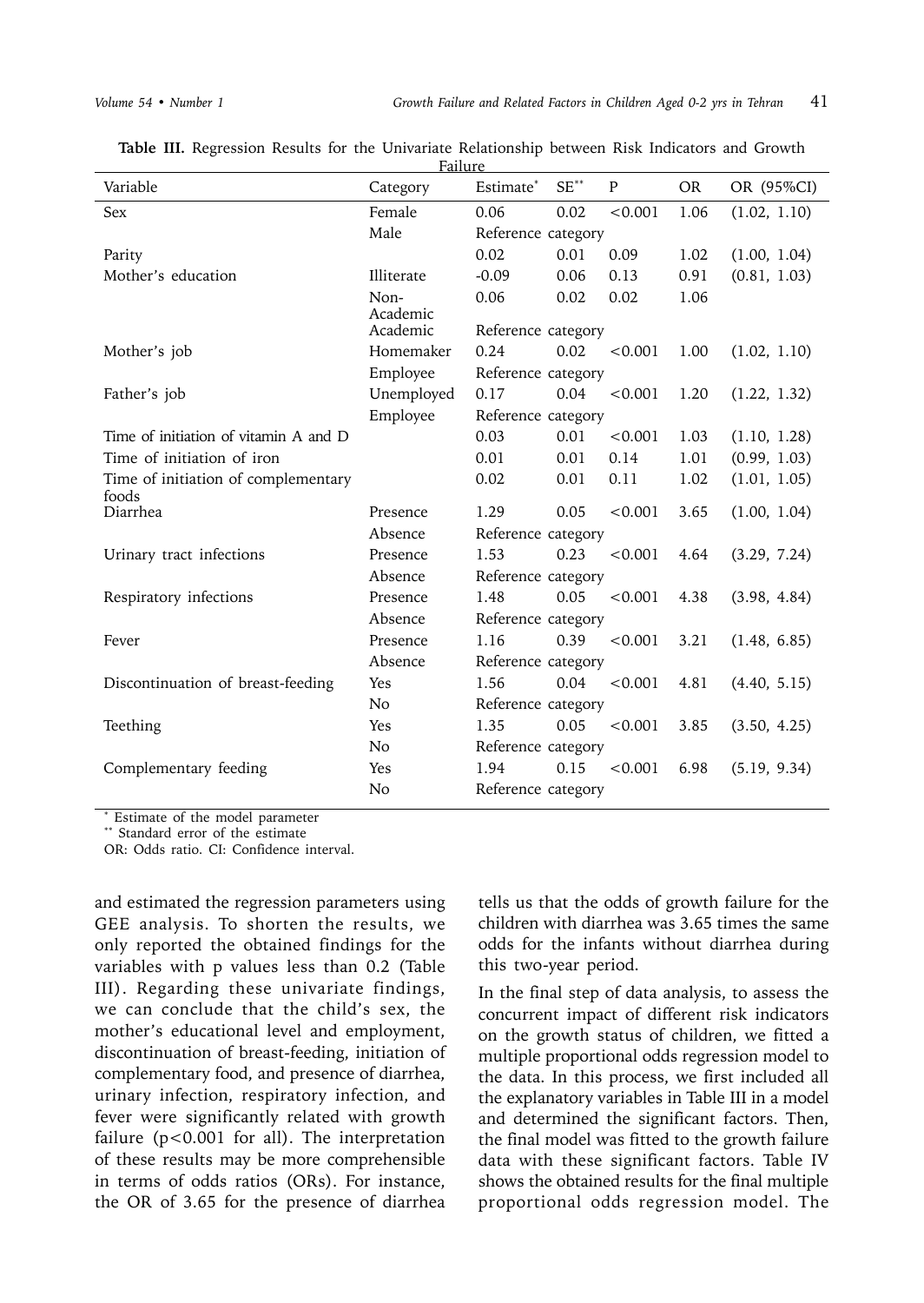| Variable                          | Category       | Estimate <sup>*</sup> | $SE^{**}$ | P       | <b>OR</b> | OR (95%CI)    |  |
|-----------------------------------|----------------|-----------------------|-----------|---------|-----------|---------------|--|
| Urinary tract infections          | Presence       | 1.85                  | 0.24      | < 0.001 | 6.35      | (3.97, 10.18) |  |
| Absence                           |                | Reference category    |           |         |           |               |  |
| Respiratory infections            | Presence       | 1.60                  | 0.06      | < 0.001 | 4.95      | (4.40, 5.57)  |  |
|                                   | Absence        | Reference category    |           |         |           |               |  |
| <b>Diarrhea</b>                   | Presence       | 1.39                  | 0.07      | < 0.001 | 4.01      | (3.50, 4.60)  |  |
|                                   | Absence        | Reference category    |           |         |           |               |  |
| Discontinuation of breast-feeding | <b>Yes</b>     | 2.39                  | 0.17      | 0.02    | 10.91     | (7.82, 15.23) |  |
|                                   | N <sub>o</sub> | Reference category    |           |         |           |               |  |
| Complementary feeding             | Yes            | 2.26                  | 0.20      | < 0.001 | 9.58      | (6.48, 14.18) |  |
|                                   | N <sub>o</sub> | Reference category    |           |         |           |               |  |
| Teething                          | Yes            | 1.42                  | 0.07      | < 0.001 | 4.14      | (3.61, 4.75)  |  |
|                                   | No             | Reference category    |           |         |           |               |  |

**Table IV.** Regression Results for Concurrent Effect of Different Risk Indicators on Growth Failure

\* Estimate of the model parameter

\*\* Standard error of the estimate

OR: Odds ratio. CI: Confidence interval.

obtained results showed that the presence of diarrhea, respiratory infections and urinary tract infections as well as discontinuation of breastfeeding, teething and complementary feeding were the statistically significant risk factors for growth failure. Moreover, discontinuation of breast-feeding [OR: 10.91, 95% confidence interval [CI]: (7.82, 15.23)], complementary feeding [OR: 9.58, 95%CI: (6.48, 14.18)] and presence of urinary tract infections [OR: 6.35, 95%CI: (3.97, 10.18)] were the most effective risk factors for growth failure in these children.

### **Discussion**

In this study, we aimed to estimate the prevalence of growth failure in children in Tehran, Iran aged 0 to 2 years and to identify some of the significant risk factors for this health problem. To obtain a more accurate estimate for the prevalence of FTT and gather adequate data for modeling the relationship between a variety of risk indicators and presence of growth failure, we decided to design a longitudinal study and collected the required data at 17 different time points. Our data revealed that only 33.9% of children under study experienced no growth failure in this period of their life. In addition, about 22.3% and 2.7% of these infants had at least 5 or 10 experiences of growth failure, respectively, while less than two years old.

Although growth failure is a common problem, precise epidemiological data are lacking. The population prevalence of growth failure has been found to range anywhere between 1.3% and 20.9% depending on which definition of FTT is used. The World Health Organization estimates that 174 million under-five children in the developing world are malnourished, as indicated by low weight for age, and 230 million are stunted. The number of children in the developing world with FTT varies by country and between urban and rural populations<sup>1</sup>. In addition, 1–5% of pediatric hospital admissions under two year of age settings show signs of growth failure9. Another study revealed that of an estimated 178 million stunted children aged less than five years, most live in sub-Saharan Africa and south-central Asia3. There are 40 countries with a child stunting prevalence of 40% or more: 23 are in Africa, 16 in Asia and 1 in Latin America. Of the 52 countries with a prevalence of less than 20%, 17 are in Latin America and the Caribbean, 16 in Asia, 11 in Europe, and 4 each in Africa and Oceania<sup>10</sup>. In a cohort study in the United Kingdom, it was revealed that 97 out of 531 infants (18.3%) had slow weight gain in the period from birth to 6-8 weeks, and 334 out of 531 (62.9%) in the period from 6-8 weeks to 9 months<sup>11</sup>. In a study in Ohio, United States, it was demonstrated that about 8%, 28% and 12% of infants had growth failure between the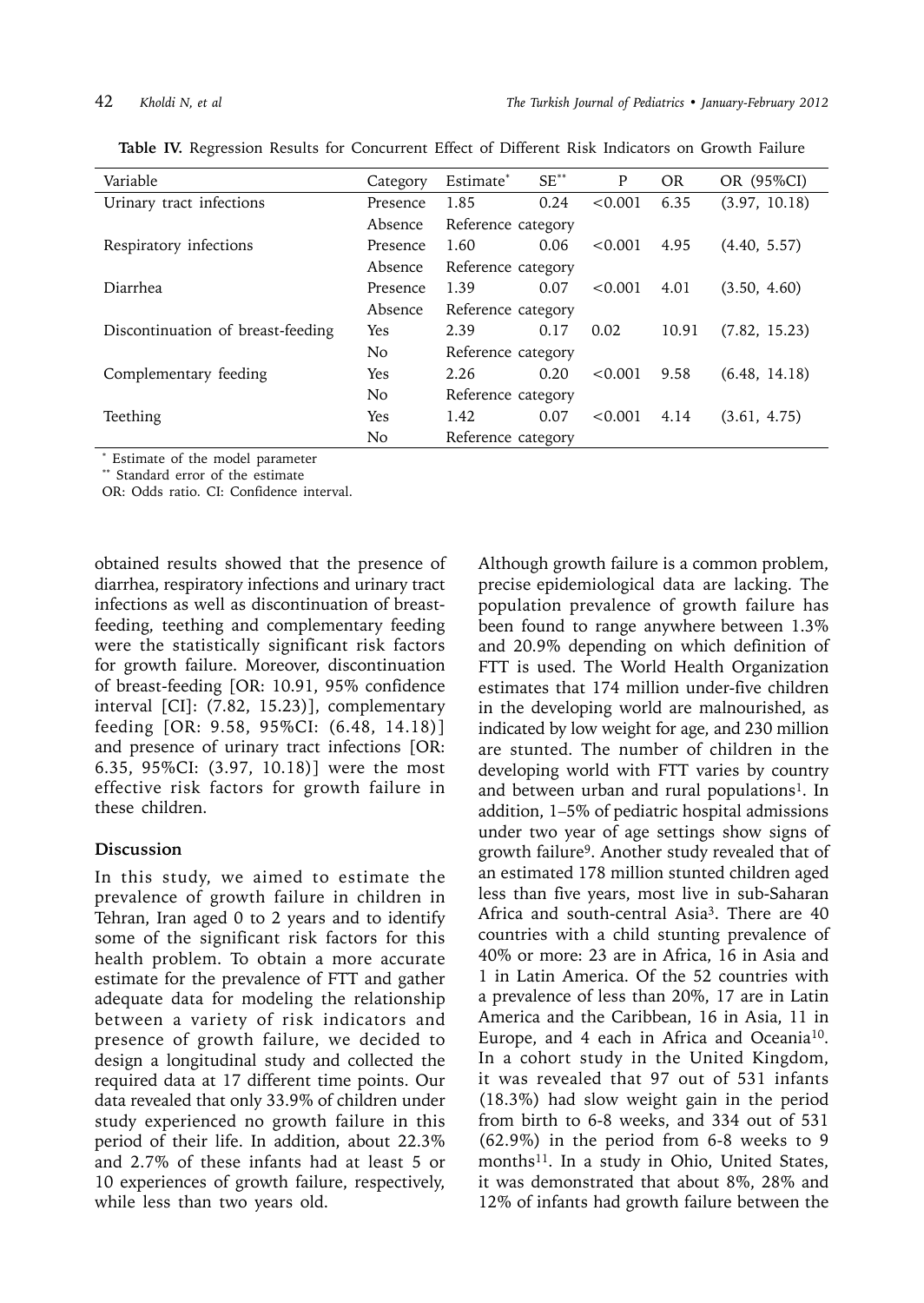periods of 4 weeks - 4 months, 4 - 8 months, and  $8 - 20$  months, respectively<sup>12</sup>.

In the present study, the multiple regression results showed that discontinuation of breastfeeding was the most significant risk factor for growth failure. This is not a surprising result, because discontinuation of breastfeeding is known as the principal factor for decreasing weight in children $6,13$ . Epidemiologic evidences tell us that decreasing weight is the first answer to malnutrition and infectious diseases<sup>14</sup>. In addition, the regression results revealed complementary feeding as the second important risk indicator for growth failure among the children under study. The reason for this conclusion may be that the children receive inadequate or unsafe complementary diets, especially after discontinuation of breastfeeding. The same results were reported by other researchers elsewhere<sup>13,15-17</sup>.

In our research, it was concluded that infectious diseases such as urinary tract (OR: 6.35), respiratory (OR: 4.95) and diarrheal (OR: 4.01) infections had a significant effect on growth failure in two-year-old children. These results tell us that urinary tract infections were the most effective factor on FTT among these infectious diseases. Similar findings for the significant effect of diarrheal and respiratory tract infections on growth failure were reported in Indonesia and Bangladeshi children<sup>18,19</sup>. UNICEF has also introduced nutrition and infectious diseases as the important effective factors on growth failure among children in different communities<sup>14,20</sup>. On the other hand, some other studies demonstrated that the significant effect of diarrheal infections on growth failure probably depends on discontinuation of breast-feeding<sup>21</sup>.

Our results also showed that teething is a significant risk factor for growth failure. We did not find any published article about the relationship between teething and growth failure. However, it is commonly believed that teething in infants can cause a variety of signs and symptoms. Previous studies have suggested an association between the eruption of the deciduous teeth and fever, irritability, drooling, rashes, vomiting, diarrhea, night crying, and convulsions22. It is now accepted that the localized symptoms of teething vary between individuals; however, 'teething' continues to be

an inappropriate diagnosis proffered by both healthcare professionals and lay people<sup>23</sup>.

In the present study, we found no significant relationship between sociodemographic characteristics of the children (including the infant's sex and parity, maternal age at birth, parental educational level and employment) and growth failure. De Villiers<sup>24</sup> indicated that the most important determinants of growth failure were the mother's period of residence in a village, status in the household (head of household, role in decision-making), educational status, nutritional knowledge, and health. No clear picture emerged on the role of dietary intake or disease (direct causes) in the development of growth failure. In Indonesia, the relatively high risk of male children compared with females has also decreased. Maternal education and economic status have continued to be very strong predictors of children's nutritional outcomes<sup>13</sup>. Sullivan<sup>9</sup> commented on the ALSPAC study, which showed that there was no significant association between poor weight gain and parental occupation or socioeconomic class, but there was an association with living in rented accommodation or not having the use of a car or telephone.

In conclusion, the results of this study indicated that about two-thirds of infants in Tehran, Iran had experienced growth failure in the first two years of their life (mostly due to infectious disease and malnutrition). More efforts are needed for promoting the knowledge level of mothers and healthcare providers to control this important health problem in our country.

### **Acknowledgements**

We thank the GP students of Shahed University for gathering the data and the staff of the health centers of Tehran for their kind cooperation.

### **REFERENCES**

- 1. Feld LG, Hyams JS, Kessler DB, Baker SS, Silverman LA. Growth assessment and growth failure. CIP 2004; 1: 6-8.
- 2. ACC/SCN. Second Report on the World Nutrition Situation - Volume I: Global and regional results. Geneva: UNSSCN; 1992: 88.
- 3. Black RE, Allen LH, Bhutta ZA, et al. Maternal and child undernutrition: global and regional exposures and health consequences. Lancet 2008; 371: 243-260.